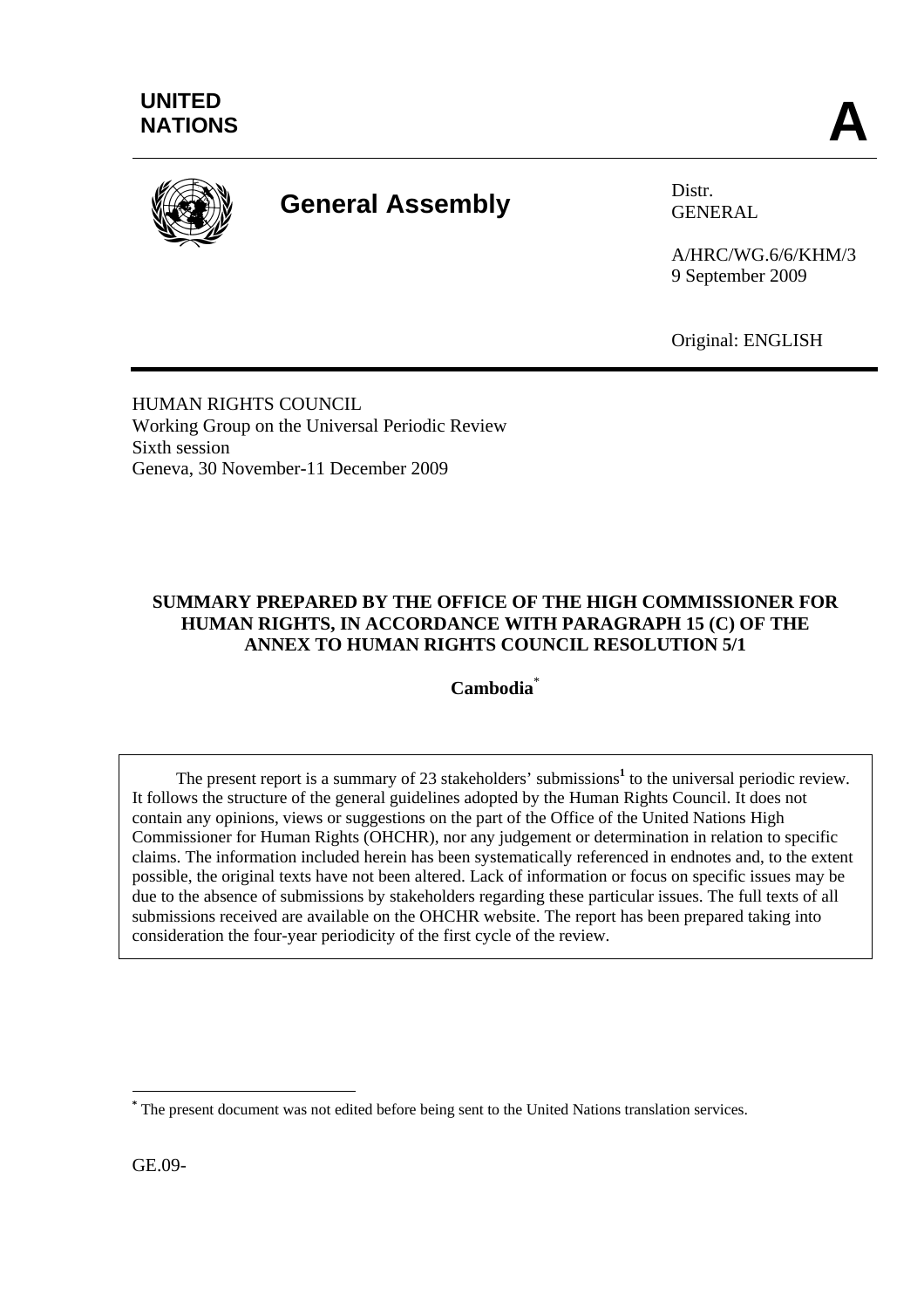# **I. BACKGROUND AND FRAMEWORK**

#### **A. Scope of international obligations**

1. Joint submission 2 (JS2) recommended ratification of the Optional Protocol to the International Covenant on Civil and Political Rights.**<sup>2</sup>** Amnesty International (AI) noted that Cambodia had ratified the Optional Protocol to the Convention against Torture (CAT) but had yet to establish the required independent national preventative mechanism. According to AI, the Government had engaged in discussions about such a mechanism.**<sup>3</sup>**

#### **B. Constitutional and legislative framework**

2. AI noted that article 31 of the 1993 Constitution gave the force of law to the Universal Declaration of Human Rights and international human rights treaties. This was reaffirmed in a landmark ruling on 10 July 2007 by the Constitutional Council, which instructed courts to consider "international conventions that Cambodia has recognized" as domestic law alongside the Constitution and other laws.**<sup>4</sup>**

3. According to JS2, the Constitutional Council is the supreme body through which citizens should be able to challenge the constitutionality of laws, regulations and state decisions that affect their constitutional rights, but the procedures involved in making such challenges prevent citizens from accessing the Council. Further, the Constitutional Council was not independent from the Government.**<sup>5</sup>**

4. According to AI, the pace of long-awaited judicial reform has been slow and incomplete. Neither the new Penal Code nor the anti-corruption law had been promulgated by April 2009. Joint Submission 1 (JS1) recommended the anti-corruption law be adopted as a matter of priority, with its implementation supported by an independent and non-partisan anti-corruption commission.<sup>6</sup> Other laws cited by AI as being in the drafting stage were the Law on Court Functioning and the Law on Judges and Prosecutors.**<sup>7</sup>** The Cambodian Human Rights Action Committee (CHRAC) noted that 140 laws had been passed and promulgated in the third legislature of the National Assembly, including three major codes – the Criminal Procedure Code, the Civil Procedure Code and the Civil Code.**<sup>8</sup>**

5. AI further indicated that a law on associations (NGO law) was being drafted, citing the Prime Minister's announcement in September 2008 of his intention to ensure its passage, partly to increase control over NGO funding and objectives. NGOs in Cambodia have expressed serious concern that the law will place further restrictions on their activities.<sup>9</sup> Front Line (FL) noted that the new NGO Law would introduce tighter regulations for NGOs based on the pretext that terrorist financing was being provided through NGOs.**<sup>10</sup>**

6. AI noted NGOs' criticism against a new anti-trafficking law for focusing on the arrest and detention of sex workers instead of traffickers.**<sup>11</sup>**

7. Friends-International (F-I) recommended that the Draft Law on Drug Control provide for specific protection measures relating to minors. It further recommended that the Government retract article 71(4) of the draft law, which confers powers to a guardian, relative or authority to refer, or arrest and refer, a person who is drug dependent to a hospital or drug treatment facility.**<sup>12</sup>**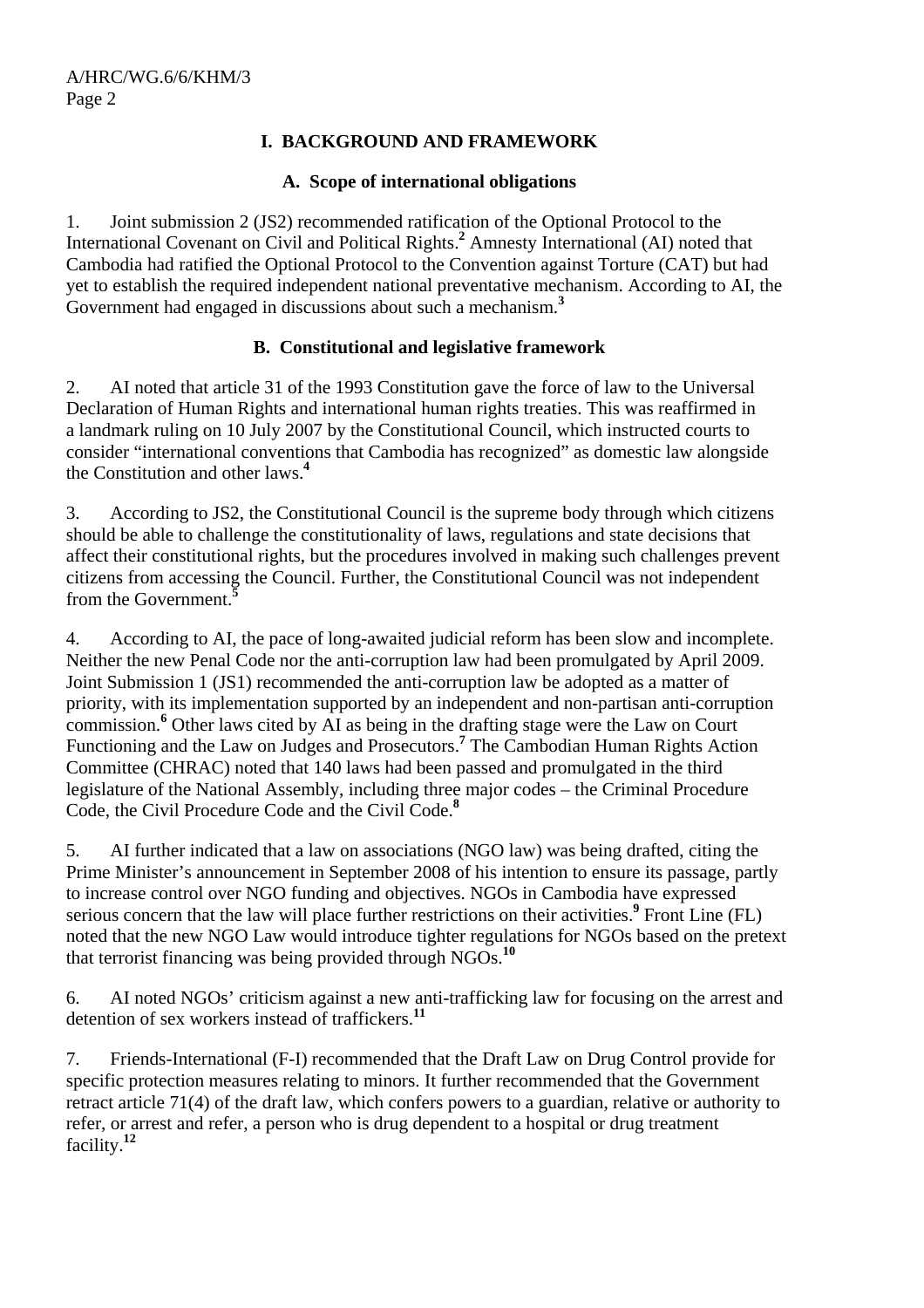8. Joint Submission 5 (JS5) noted that the Constitution recognized the rights of persons with disabilities in Article 74. The National Assembly was considering the adoption of the national law on disabilities, first drafted in 2002.**<sup>13</sup>**

## **C. Institutional and human rights infrastructure**

9. JS2 noted that the National Assembly and the Senate each had a Human Rights and Complaints Reception Committee, and the Government had its own Cambodian Human Rights Committee. These bodies were able to conduct investigations, but had failed in providing protection and redress to victims or in bringing perpetrators to justice. They were widely regarded as being politically controlled.**<sup>14</sup>**

10. JS2 recommended establishing an independent national human rights commission in line with the Paris Principles.<sup>15</sup> AI indicated that a proposal for the establishment of a national human rights institution (NHRI), independent of the Government, has been under discussion since 2006. In December 2008, Government and civil society representatives met and agreed to establish a timetable for consultation on an enabling law, drafted by an NGO working group, to put to the National Assembly. The mandate and powers of a Cambodian NHRI have yet to be agreed upon. AI further indicated that given the well-documented lack of independence of Government institutions in Cambodia, there was widespread scepticism regarding the Government's political will to agree to an NHRI which would live up to the Paris Principles, despite a commitment by the Prime Minister.**<sup>16</sup>**

#### **D. Policy measures**

11. Joint Submission 4 (JS4) noted that under the Government's Rectangular Strategy and National Strategic Development Plan, 15 government institutions had developed gender mainstreaming actions plans and 23 established gender mainstreaming action groups to institutionalize the development and monitoring of ministry-specific gender mainstreaming strategies and plans, and advocate for the integration of gender-responsive measures into sector policies and programmes.**<sup>17</sup>**

12. According to JS5, in 2008, the Cambodian Ministry of Education, Youth and Sport (MoEYS), published its *Policy on Education for Children with Disabilities*. This document, shaped by the *Child Friendly Schools Policy (2007)*, is currently being implemented throughout the country. If implemented and adequately funded, it would result in schooling for children with disabilities comparable to worldwide standards, it said.**<sup>18</sup>**

#### **II. PROMOTION AND PROTECTION OF HUMAN RIGHTS ON THE GROUND**

#### **A. Cooperation with human rights mechanisms**

13. JS2 noted that Cambodia hosted a country office for the OHCHR, which plays an important role in monitoring human rights. Cambodia had benefited also from the mandate of the Special Representative of the Secretary-General for human rights in Cambodia, which regularly made independent assessments of and recommendations for improving the human rights situation.**<sup>19</sup>** JS1 recommended full cooperation with the new mandate-holder.**<sup>20</sup>**

14. AI noted that Cambodia agreed to receive a visit by the United Nations Sub-Committee on Prevention of Torture during 2009.**<sup>21</sup>** JS2 recommended inviting the Special Rapporteur on the promotion and protection of the right to freedom of opinion and expression.**<sup>22</sup>**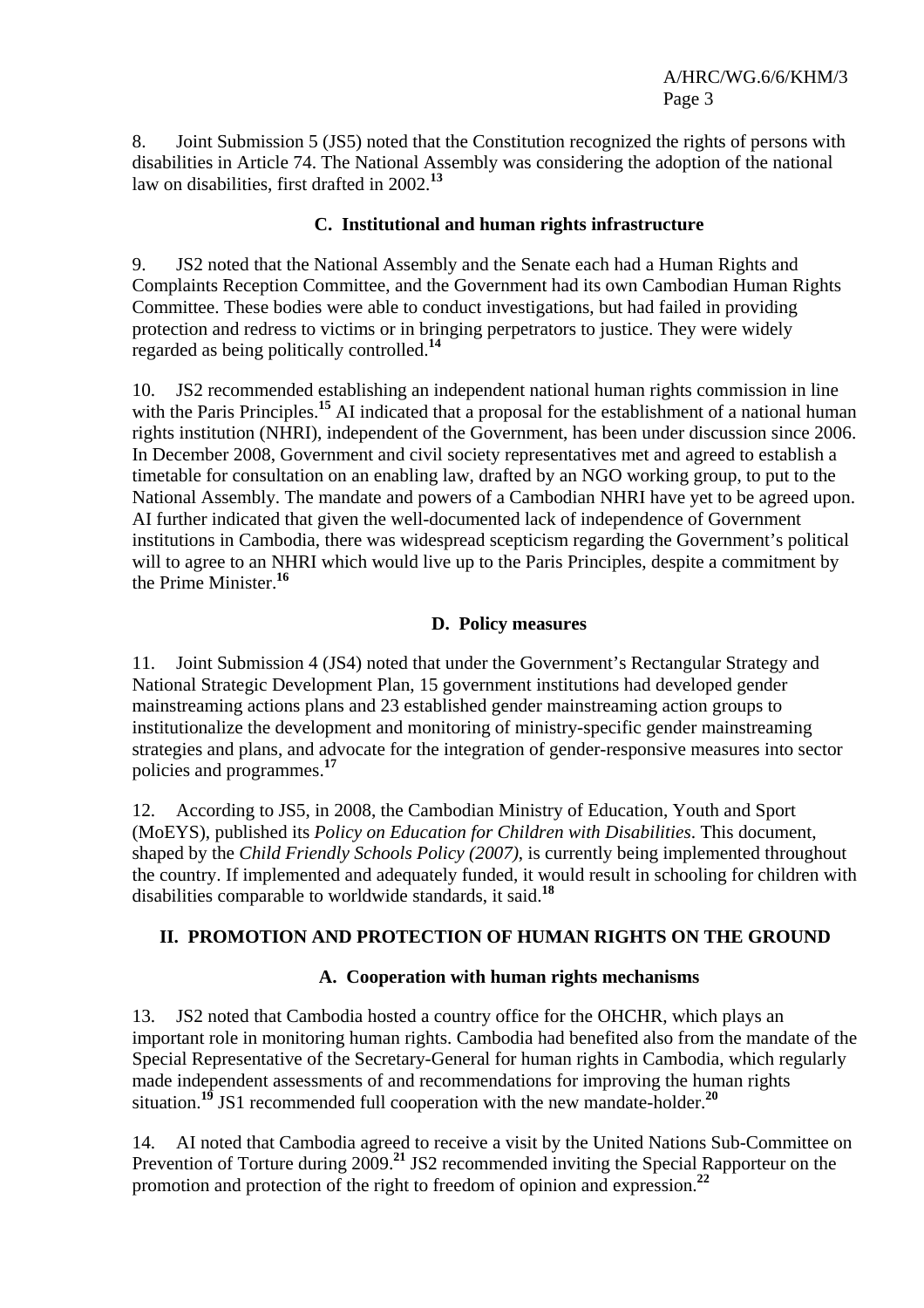# **B. Implementation of international human rights obligations**

#### **1. Equality and non discrimination**

15. JS4 noted that Article 31 of the Cambodian Constitution fully acknowledged equal rights of men and women to participate actively in the social, economic, and cultural life of the nation without discrimination.<sup>23</sup> However, despite legal provisions and mechanisms, Cambodian women had yet to fully enjoy the same status as men.**<sup>24</sup>**

# **2. Right to life, liberty and security of the person**

16. The Cambodian League for the Promotion and Defense of Human Rights (LICADHO) noted that the use of torture, most commonly by the police in order to secure confessions from criminal suspects, remained institutionalized throughout the country. State torturers continued to enjoy impunity, in violation of Cambodia's commitments under CAT.**<sup>25</sup>** While noting the reduction in serious physical torture in jail, Cambodia Defenders Project (CDP) noted that there were still instances of physical torture, and mental torture, not perceived as torture, was still used to obtain confessions.**<sup>26</sup>**

17. JS1 noted that human rights defenders such as community leaders and other advocates for community rights were subject to arrest and detention, particularly when involved in land and resources disputes. Release from detention was often dependent upon detainees agreeing to discontinue their activities. Human rights activists faced intimidation and accusations of incitement from Government authorities who considered them to be instigating community efforts to resist land grabs and other abuses.**<sup>27</sup>** JS1 recommended that perpetrators of harassment and violence against human rights defenders be brought to rigorous investigation and the full extent of the law applied.**<sup>28</sup>** AI also noted that community representatives, in urban and rural areas, faced arrest and further legal action, including prosecution.**<sup>29</sup>**

18. F-I noted that Cambodian law enforcement officials routinely detained vulnerable children living on the streets during "clean-up" operations, mostly in the tourist towns of Phnom Penh and Siem Reap. Children were detained in administrative detention facilities for periods ranging from a few days to several weeks and were not brought before a competent judge prior to detention. Moreover, children detained administratively had no access to legal assistance and their detention was not subject to judicial review, making it easy for them to victim to all forms of abuse.**<sup>30</sup>** Human Rights Watch stated that police arbitrarily rounded up sex workers, homeless children and families, beggars, and people who use drugs and detained them in government-run "rehabilitation" centres, where they are subject to physical mistreatment and lack of food and medical care.**<sup>31</sup>**

19. Noting the high level of domestic violence affecting 20 to 25 per cent of Cambodian women, JS1 added that rape and other sexual assaults remained a serious problem, with state authorities often seeking to resolve complaints through compensation rather than criminal prosecution. Victims were often unable to bring civil claims against perpetrators due to the fees imposed by the courts.**<sup>32</sup>** JS2 recommended that domestic violence laws be strengthened and fully implemented through a sub-decree which would allow their effective use in combating abuse.**<sup>33</sup>**

20. The Global Initiative to End All Corporal Punishment of Children cited research demonstrating a high prevalence of corporal punishment of children, which it noted was lawful in the home although prohibited in schools and in the penal system. There was also no explicit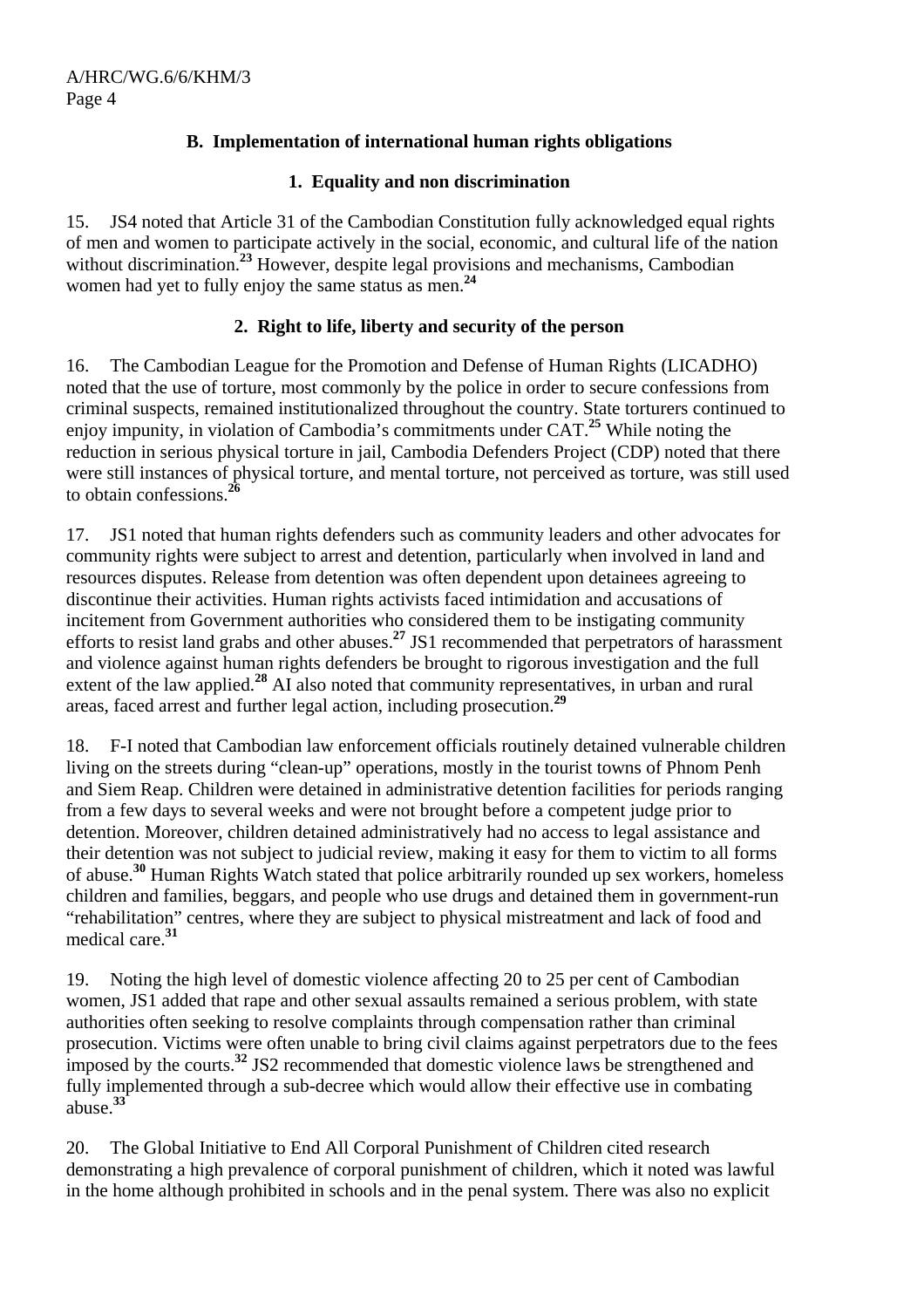prohibition in alternative care settings,**<sup>34</sup>** it noted, recommending the introduction of legislation prohibiting corporal punishment in all settings, including the home.**<sup>35</sup>**

21. According to F-I, accused children (often as young as 14) and youths are not segregated from convicted adults in detention facilities across the country, making them particularly vulnerable to abuse.**<sup>36</sup>** F-I further noted that conditions of detention in facilities hosting juveniles did not fulfil the Standard Minimum Rules for the Administration of Juvenile Justice: sleeping quarters lack the most basic necessities and hygiene standards are close to inexistent - youths sleep directly on concrete flooring in cramped dormitories and receive only two light meals a day, without the minimum necessary daily nutrients.**<sup>37</sup>**

22. According to Human Rights Watch (HRW), prisons are overcrowded, with inadequate food, water, health care and sanitation,**<sup>38</sup>** with LICADHO citing in particular the conditions at Prey and Koh Kor Centres.**<sup>39</sup>**

23. F-I noted that Cambodia had ratified the Hague Convention on Inter-Country Adoptions in 2008 following severe allegations of widespread trafficking of children destined for adoption. However it had so far failed to effectively comply with core Hague Convention requirements. Private orphanages continued to exist without proper monitoring, as did the commerce of children. In the past few years, all major receiving States placed a moratorium on adoptions from Cambodia. Since the moratoria, the number of child "abandonment" cases had dropped manifold.**<sup>40</sup>**

# **3. Administration of justice, including impunity and the rule of law**

24. While noting Government frameworks and strategies for judicial reform, the Cambodian Human Rights Action Committee (CHRAC) stated that the reform process had moved very slowly, with little progress in substance.**<sup>41</sup>** The Amendment of the Law on the Organization and Functioning of the Supreme Council of Magistracy, which was proposed by the National Assembly in 2002, Law on the Status of Judges and the Law on the Organization and Functioning of the Court were still under the review of the Ministry of Justice and Council of Minister's Council of Jurist.**<sup>42</sup>** AI recommended completing the judicial reform process and enacting key pieces of legislation in accordance with international standards; and ensuring the independence of the Supreme Council of Magistracy, the body charged with guaranteeing the independence of the judiciary, by excluding members of the executive and legislative branches of government.**<sup>43</sup>**

25. JS2, CHRAC and FIDH expressed concern that since its establishment in 2006, the Extraordinary Chambers in the Courts of Cambodia (ECCC) has faced persistent allegations of corruption and political interference.<sup>44</sup> Similar concerns on the lack of independence of the ECCC were also made by CHRAC.**<sup>45</sup>** FIDH stated that although it was the first international criminal jurisdiction to recognize the rights of victims to participate as civil parties, the ECCC had in practice undermined the rights of victims.**<sup>46</sup>** The International Center for Transitional Justice (ICTJ) recommended to the Government to take immediate steps to publicly reaffirm its independence, and to refrain from actions that are or could be perceived as attempts to influence the judicial process. Cambodian staff members should be free to make confidential complaints to an internationally supervised mechanism, and officials implicated in corruption allegations should be fully investigated and removed if found to have engaged in corrupt practices.**<sup>47</sup>** AI noted that the first substantive hearing in the ECCC's first trial began on 30 March 2009.**<sup>48</sup>**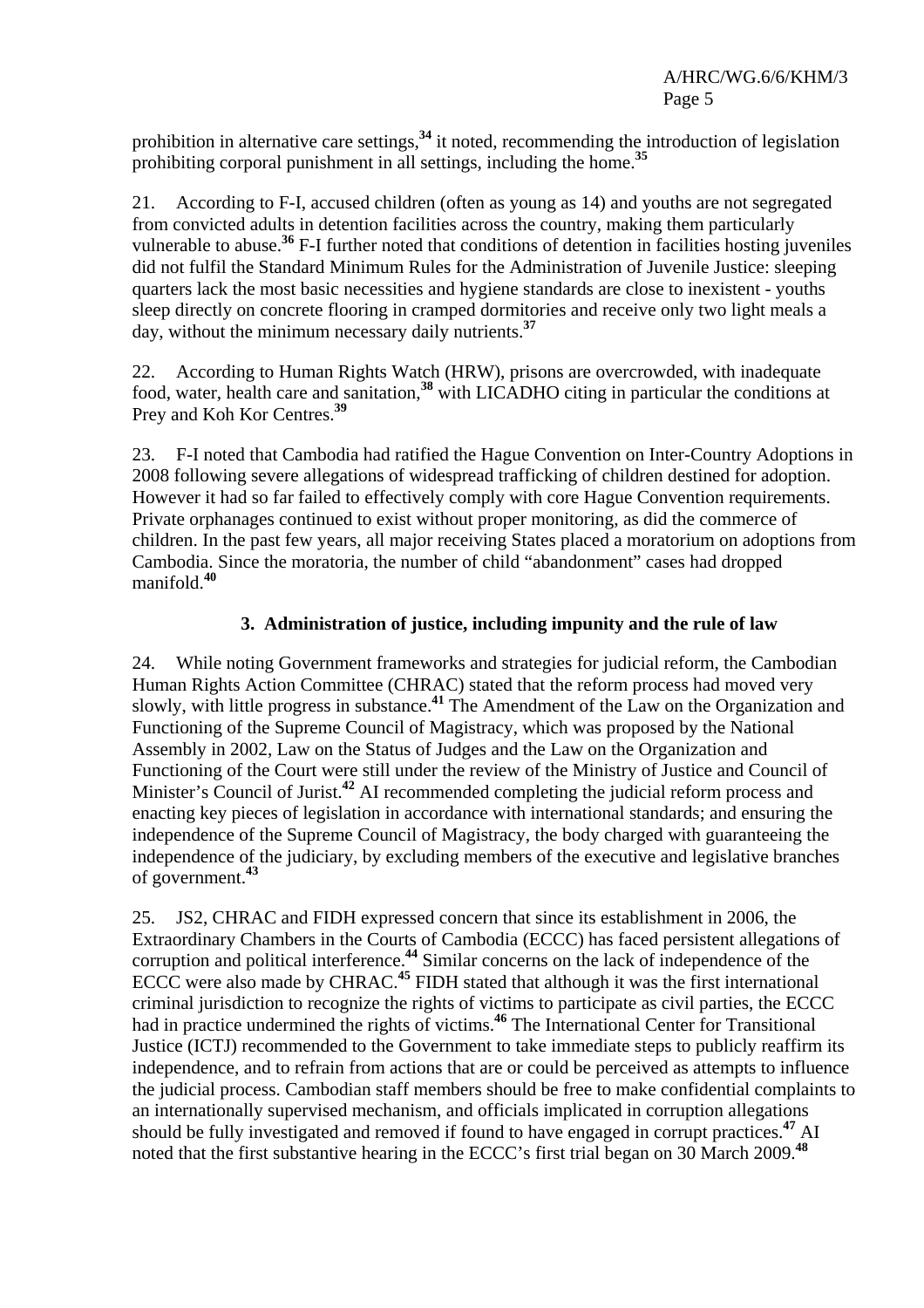26. Fédération internationale des ligues des droits de l'homme (FIDH) noted that key institutions, including the judiciary, the Constitutional Council and the Supreme Council of Magistracy, lacked independence and did not exercise control over the executive. Judges were often corrupt or followed blindly the orders of the executive out of fear of repression and negative consequences on their professional development.**<sup>49</sup>** According to LICADHO, corruption and political interference in the police and judiciary were the major obstacles to the rule of law in Cambodia. The gravest of crimes – including murder, torture, rape, and trafficking of women and children – frequently go unpunished if the perpetrators have money or influential connections.**<sup>50</sup>** Similar concerns on the absence of an independent judicial system were also raised in Joint Submission 3 (JS3), which noted that the court system has been used as a tool by land-grabbers to legitimize forced evictions and falsely prosecute housing rights defenders.**<sup>51</sup>** CHRAC cited the judicial control mechanism within the Ministry of Justice as cause for additional concerns in relation to interferences into the independence of the judiciary.**<sup>52</sup>**

27. According to FIDH and several other organizations, impunity in Cambodia remained a grave concern.**<sup>53</sup>** Several attacks against human rights defenders, local activists, community and trade union leaders go unpunished and the authorities seem unwilling to conduct proper and impartial investigations and bring to justice those responsible.**<sup>54</sup>** AI noted how the killing of a prominent trade unionist illustrated many shortcomings of the criminal justice system. It stated that torture, political interference and intimidation of witnesses led two men to spend five years in prison for the killing, despite having alibis. They were finally released on bail on 31 December 2008 after Appeals Court judges ordered a new investigation into the murder. Meanwhile, the perpetrators of the killing remained at large.**<sup>55</sup>**

28. JS1 noted that state officials who had killed people in their private life or during the conduct of their duties rarely faced investigation or prosecution with their superiors stepping in to protect them, and a general reluctance amongst security forces and the judiciary to intervene. Extensive corruption within the security forces and judiciary, and political interference increasingly insulated the majority of perpetrators from being brought to justice.**<sup>56</sup>**

29. According to AI, rapists often enjoyed impunity due to poor law enforcement, corruption in the courts and a widespread lack of confidence that the stronger party in any legal dispute could be effectively challenged in court. Prosecution of suspected offenders is uncommon.**<sup>57</sup>**

30. CDP noted that in practice, no accused could have access to his/her lawyer while in police custody.**<sup>58</sup>** CDP recommended that the Criminal Procedure Code be amended to ensure access to a lawyer immediately after arrest for every accused person, and that the prison shall provide a private room for a lawyer to meet his/her client.**<sup>59</sup>**

31. CPD noted that under the new Criminal Procedure Code, the court can detain suspects for 18 months in pre-trial detention in felony cases.**<sup>60</sup>** The accused may be kept in jail for a month even after being found not guilty, while awaiting any appeal to be made by the prosecutor.**<sup>61</sup>**

# **4. Freedom of religion or belief, expression, association and peaceful assembly, and right to participate in public and political life**

32. The European Centre for Law and Justice noted reports that a government directive on controlling external religions was aimed at reducing Christian evangelical influence in the largely Buddhist country amid allegations of believers using gifts to covert children.**<sup>62</sup>**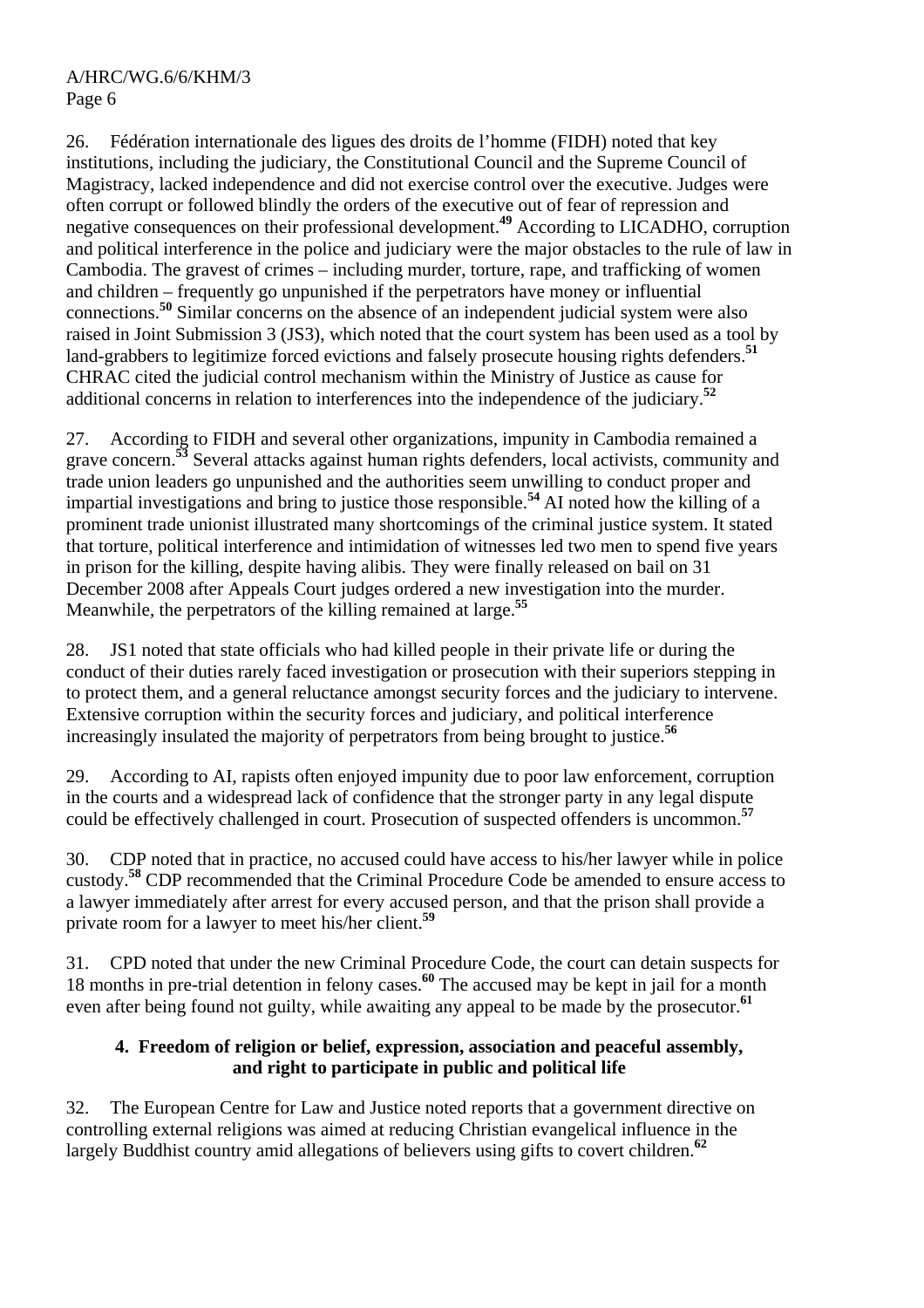33. JS2 stated that over the last four years freedom of expression and assembly in Cambodia had been consistently restricted.**<sup>63</sup>** It added that journalists, editors and other media persons had been subjected to assault, threats, and lawsuits for criminal defamation and/or disinformation.**<sup>64</sup>** JS2 further stated that the Government had used the full force of the criminal law on incitement, defamation and disinformation to restrict opinions being expressed on sensitive issues, including territorial borders, corruption and land grabbing.**<sup>65</sup>** It expressed concern that a recent report by the Ministry of Information stated plans to strengthen its controls and extend the Press Law, criticized for being incompatible with the ICCPR, to the Internet.**<sup>66</sup>** According to HRW, the Cambodian Government controls all television and most radio stations and regularly suspends, threatens, or takes legal action against journalists or news outlets that criticize the Government. Freedom of speech is hampered by provisions in Cambodian law that allow individuals to be criminally prosecuted for peaceful expression of their views, HRW added. Reporters risk dismissal, physical attack, and even death for covering controversial issues. The Government confiscates, bans, or suspends controversial publications.**<sup>67</sup>**

34. JS1 noted a steady erosion of citizens' rights to organize and take part in protests, with Government authorities seeking to reduce the space for dissent. Authorities had increasingly been refusing or delaying response to requests for permission to hold peaceful demonstrations and, of 155 demonstrations, peaceful protests over land seizures and workers strikes in 2008, 108 were forcibly suppressed by security forces, it added. It recommended that the freedom of expression and assembly as guaranteed by the Constitution be fully respected.**<sup>68</sup>**

35. Khmer Kampuchea Krom Human Rights Association (KKKHRA) noted that the authorities continued to crack down on Khmer Krom Buddhist monks whenever they demonstrated to promote human rights for the Khmer Kampuchea Krom people. In many cases, once a Khmer Krom monk had been involved in a demonstration, he was excommunicated from his religious communities. Peaceful demonstrations were also interrupted violently.**<sup>69</sup>**

36. According to JS2, the Government has undermined democracy by using the criminal law and amendments to the internal rules of parliament to render representatives of the people fearful to debate and make laws. The number of parliamentarians speaking out in parliament has decreased over the last four years, it noted.**<sup>70</sup>**

37. AI recommended publicly condemning attacks against human rights defenders, and making public commitments that human rights defenders or other individuals will not be arrested purely for engaging in the peaceful exercise of their rights to freedom of expression, association and assembly.**<sup>71</sup>**

38. JS2 noted that access to information was severely restricted in Cambodia. The Government's decision-making process was shrouded in secrecy, and private interests violently blocked investigative reporters.**<sup>72</sup>** Reporters Without Borders expressed similar concerns.**<sup>73</sup>** JS2 expressed concern about the Government's approach to the internet and its plans to restrict its use.**<sup>74</sup>**

39. JS4 noted that men represented 77 per cent and women only 23 per cent of total public sector employment and there were even fewer women in senior positions. In the judicial branch, female judges accounted for only 8.5 per cent and 2.7 per cent of prosecutors and prosecutorsgeneral. There had, however, been a remarkable increase in women representatives directly elected to institutions such as the National Assembly and Commune (Sangkat) Councils.**<sup>75</sup>**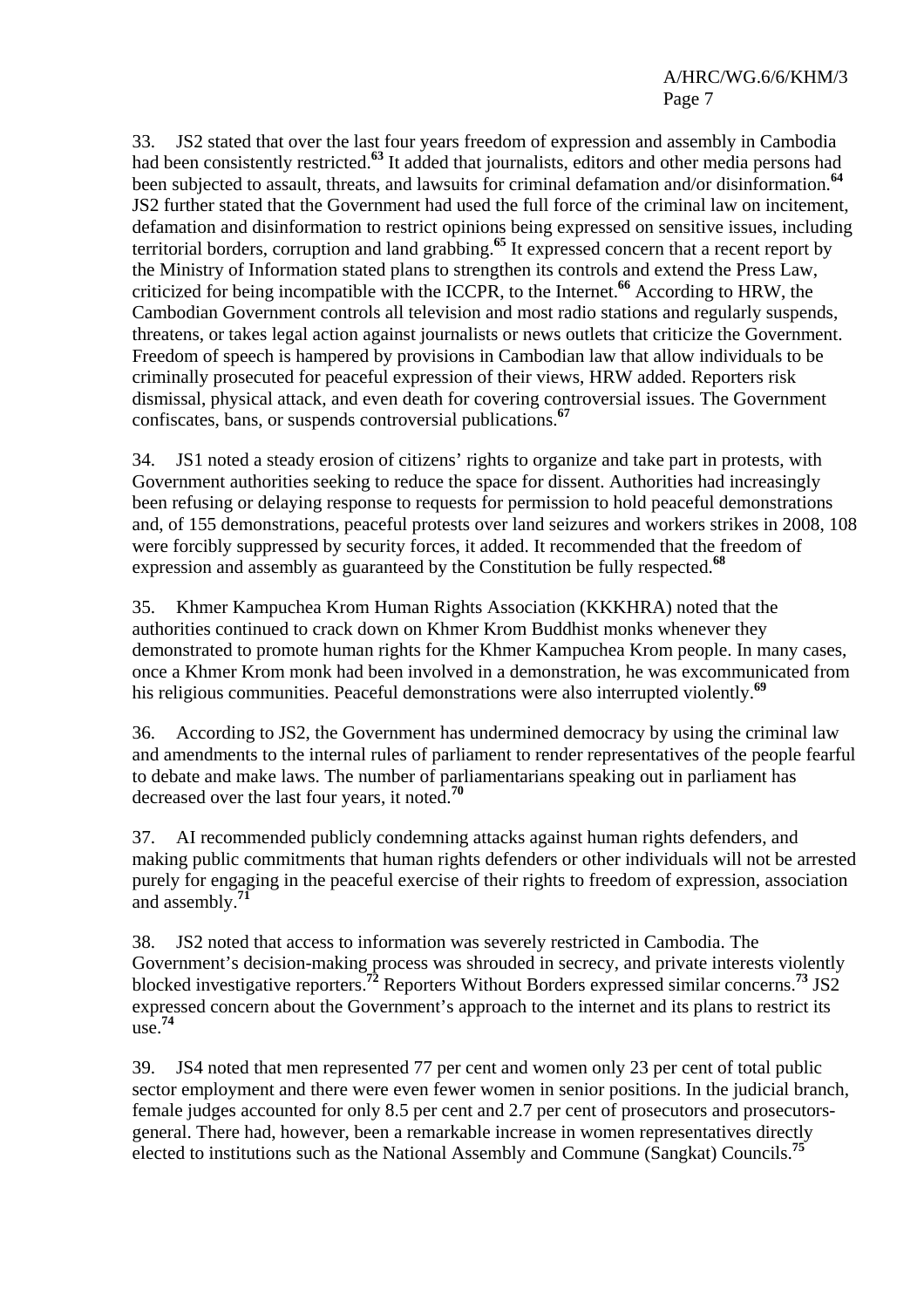# **5. Right to work and to just and favourable conditions of work**

40. Joint Submission 5 (JS5) noted that for teachers in Cambodia, conditions of service were demanding and remuneration was poor. Elementary school teachers were often under pressure to work a double shift to cope with the demand on schools.**<sup>76</sup>**

41. JS4 noted that given the low level of education and skills, garment factories were a notable source of employment for rural women. However, factory management and union leaders were mostly men. Health and safely conditions in the workplace were constantly reported as not meeting basic standards.<sup>77</sup> JS4 estimated that on average women were paid 30 per cent less than men for commensurate work. It said that no mechanism existed for women to challenge such discrimination and no specific policy or law existed to ensure equal opportunity to promotion, job security and other benefits for women**<sup>78</sup>**

42. JS4 referred to reports on working conditions of girl child domestic workers, which were found to be very harsh, with long working hours of an average of 13.5 per day. JS4 indicated that a substantial number of these child domestic workers never received salaries as these were directly paid to their relatives. These informal workers were entitled to neither legal nor social protection under the current labour legislation, exposing them to unmonitored exploitations.**<sup>79</sup>**

43. FL noted that many restrictions remained on the activities of trade unions in Cambodia and that trade union leaders faced grave risks in carrying out their work to protect workers' rights.**<sup>80</sup>** It cited reports that since June 2003, four union leaders had been shot dead, 23 union leaders had survived assassination attempts or been attacked, intimidated, harassed, dismissed, arrested or detained as a result of their trade union activities; and 17 union leaders had been blacklisted. **<sup>81</sup>** The International Trade Union Confederation noted that trade unionists also faced false accusations to bring them before the courts, wage deductions and exclusions from promotion. The Government very rarely prosecuted or took measures against an employer for anti-union practices.**<sup>82</sup>**

#### **6. Right to social security and to an adequate standard of living**

44. The Cambodian Government's public expenditure is only 3.5 per cent of GDP, the lowest level of all low-income countries, imposing a serious limitation on the resources invested in social spending and the progressive realization of economic, social and cultural rights, as noted by the Center for Economic and Social Rights (CESR).**<sup>83</sup>** CESR noted that one in five Cambodians lived under the national food poverty line, unable to afford the minimum essential calorie requirement of 2,100 calories/day.**<sup>84</sup>** According to CESR, more children living in rural areas suffer from malnutrition compared to those living in urban areas, and are consequently more likely to die before the age of five.**<sup>85</sup>**

45. CESR made reference to stark disparities in accessibility and availability of health services across Cambodia's provinces, raising concerns about the Government's efforts to meet the duty of non-discrimination. CESR also referred to evident disparities in vaccination coverage of infants and children across Cambodia's regions.**<sup>86</sup>** JS4 noted that Cambodia had among the highest rates of maternal mortality and mortality of infants under the age of five in the region. Although contact with professional healthcare services during pregnancy and childbirth increased between 2000 and 2005, there was no significant decrease in the maternal mortality rate.**<sup>87</sup>**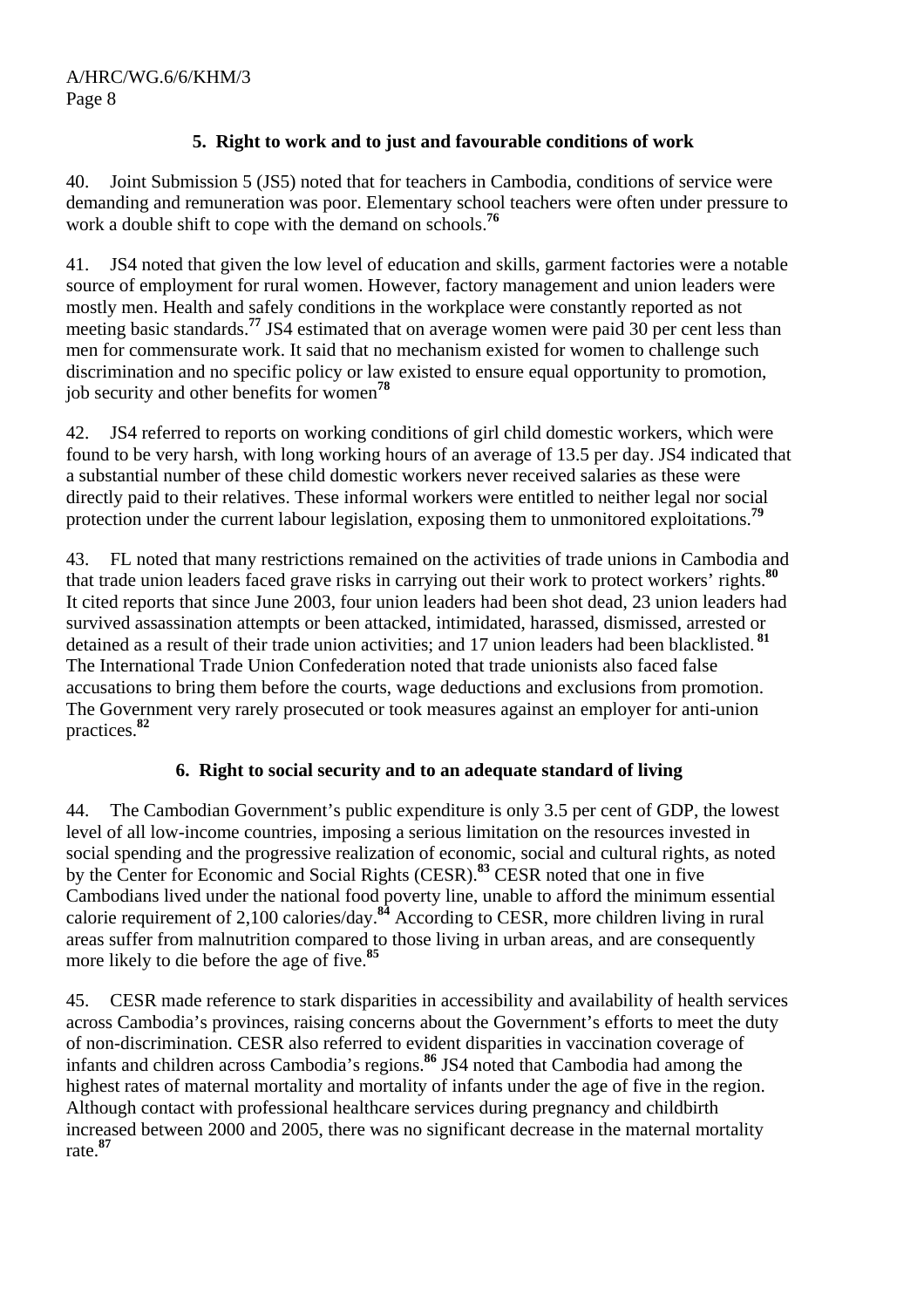46. Joint Submission 6 (JS6) indicated that a high proportion of the population fell within the age group of 15-24 years, and faced concerns with regards to sexual and reproductive health. Sexually transmitted diseases, unwanted pregnancies and HIV/AIDS remained the biggest threats to youth due to lack of information, knowledge, services and education. It recommended launching awareness campaigns, adequate provision of condoms, and access to safe and anonymous testing and treatment.**<sup>88</sup>**

47. According to CESR, almost 80 per cent of Cambodia's urban population lived in slums, in conditions that do not meet the requirements of adequate housing.**<sup>89</sup>** It further noted that the vast majority of the population lived in rural areas (85 per cent), but less than 20 per cent of this population has access to improved sanitation facilities.**<sup>90</sup>**

48. JS3 noted that the rate and scale of land-grabbing and forced evictions has increased in recent years. In Phnom Penh, between 2004 and 2008, 14,300 families were displaced. In total, approximately 133,000 Phnom Penh residents, or 11 per cent of the city's population have been evicted since 1990. Rural landlessness, often caused by forced evictions, rose from 13 per cent in 1997 to between 20 and 25 per cent in 2007.

49. The causes of evictions, JS3 added, include the granting of economic land concessions, extractive industry licenses/concessions, infrastructure development, so-called "city beautification", private development projects, including tourist industry development, and land speculation. Authorities have refused to issue titles to households despite evidence of valid possession rights.**<sup>91</sup>** JS1 further noted the extremely meagre provision of social land concessions, citing figures that the private companies received 222,539 hectares of land through the economic land concession strategy in contrast to the 2,075 hectares provided to poor and landless Cambodians though social land concessions.**<sup>92</sup>**

50. JS1 noted two mechanisms for resolving disputes over land in Cambodia: the Cadastral Commission which has responsibility for resolving land disputes where the disputed land is not legally registered; and the national court system where disputes over the registered land are heard.**<sup>93</sup>** JS1 stated that wealthy and powerful parties to land disputes increasingly used the court system to criminalize their opponents, changing the character of these disputes from civil cases into criminal cases.**<sup>94</sup>** JS3 further noted that the land registration and titling system under the donor-funded Land Management and Administration Project (LMAP), which commenced in 2002, had thus far failed to provide secure tenure to many of the most vulnerable households.**<sup>95</sup>**

51. JS3 further noted that evictions were carried out in the absence of exceptional circumstances, and very often for private developments or land speculation for private profit. Feasible alternatives to eviction were not explored. Those affected by evictions had had no opportunity for genuine participation and consultation beforehand.**<sup>96</sup>** According to JS3, evictions were often carried out violently by police, military police and with the use of private armed forces, despite prohibitions under the 2001 Land Law. Forced evictions frequently began in the middle of the night or the early hours of the morning. In rural areas, families were deprived of farming land for livelihoods as well as shelter. In urban areas, people were either evicted without any form of compensation, or offered inadequate cash payments and/or woefully inadequate resettlement on the outskirts of the city without access to basic services and facilities.**<sup>97</sup>** Community members and representatives involved in land disputes were arrested and prosecuted, or threatened with the same, as a means of intimidating poor communities and undermining their efforts to retain their land and property, JS3 stated.**<sup>98</sup>**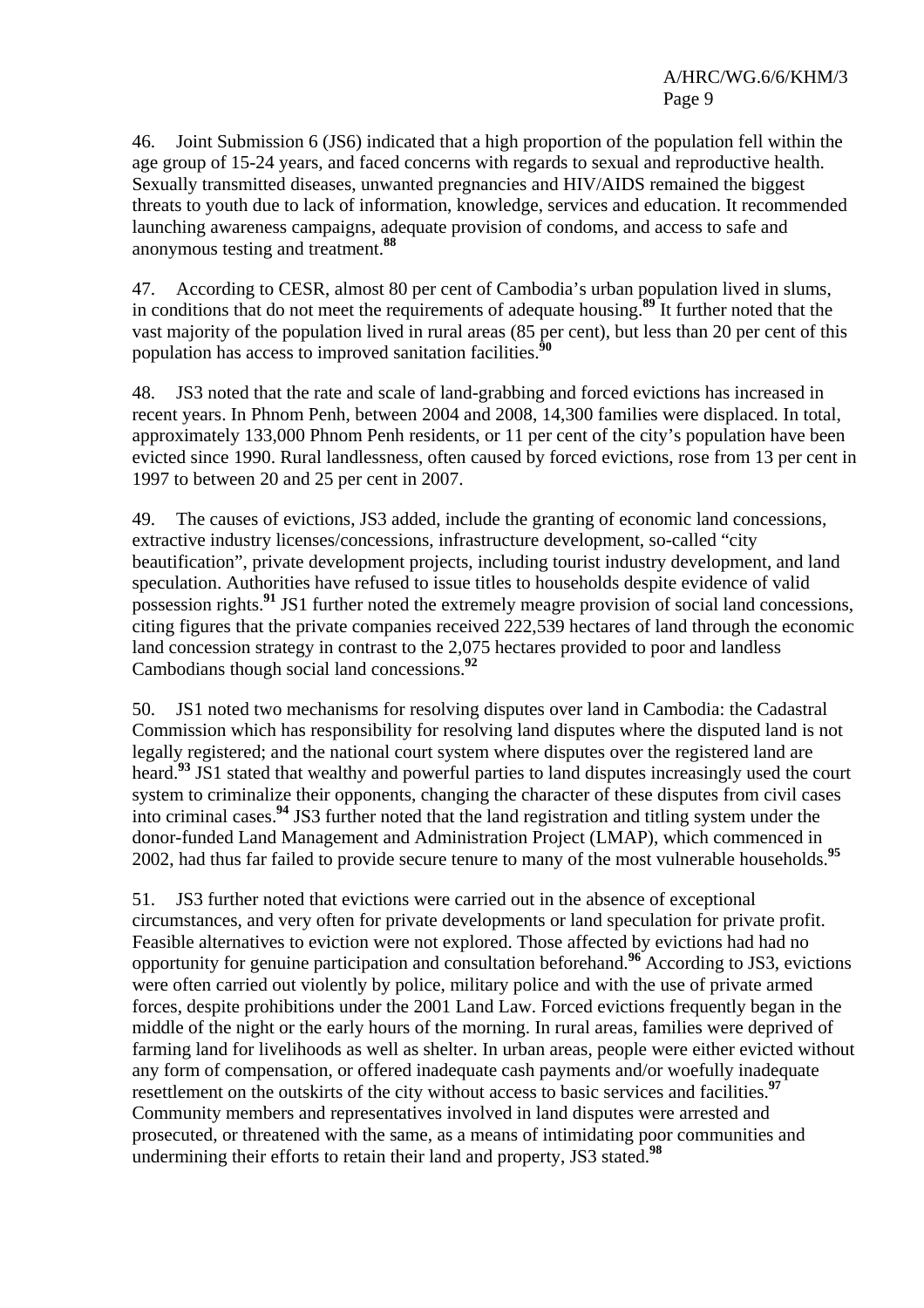52. CESR noted that the proportion of people with access to safe drinking water in urban areas had been declining, despite rising national wealth.**<sup>99</sup>** It further noted that there were stark disparities in access to safe water across Cambodia's provinces, suggesting an inequitable allocation of resources.**<sup>100</sup>**

# **7. Right to education and to participate in the cultural life of the community**

53. According to CESR, although primary school enrolment rates had increased, Government expenditure per student had fallen, with potentially negative implications for the quality of education.<sup>101</sup> According to JS5, fewer girls than boys were enrolled in elementary schools and girls accounted for more drop-outs.**<sup>102</sup>** CESR noted that gender disparities increased at secondary and tertiary levels, with much lower rates of participation for girls.**<sup>103</sup>**

54. JS5 also made reference to the evident reluctance of some families to provide their scarce funds for the education of a disabled child, particularly a girl child, notably, in remote and very poor areas.**<sup>104</sup>**

55. CESR noted that many adults had no education at all, and there were wide rural-urban and gender disparities in access to education.**<sup>105</sup>**

# **8. Minorities and indigenous peoples**

56. JS3 noted that the 2001 Land Law recognized collective ownership rights of indigenous communities over their land, including all of the rights and protections of ownership enjoyed by private owners.**<sup>106</sup>** JS1 noted however that only two village communities, both in the Ratanakiri province, had been granted communal land titles until the present. Indigenous peoples have experienced serious problems with powerful individuals and private companies seizing land, and natural resources, it added.<sup>107</sup> JS3 stated that the Government had failed to uphold legal protections for indigenous communities in the Land Law, and had illegally granted economic land concessions and mining licences over indigenous land, leading to the displacement of communities and hindering their access to forests traditionally used as a source for food and other basic needs.**<sup>108</sup>**

57. As noted by KKKHRA, the Cambodian law on Nationality and the Constitution state that the Khmer Kampuchea Krom people (KKKP) with Cambodian residence or background could obtain full Cambodian citizenship. However, in reality, the Cambodian government did not provide the KKKP with sufficient documentation necessary to establish citizenship.**<sup>109</sup>** Without citizenship, the KKKP and other marginalized communities could not receive proper documentation and identification, and this often resulted in situations of 'statelessness'.**<sup>110</sup>** It stated that the KKKP and other minority groups lived in a state of insecurity, without full rights, with their children unable to attend school and without the right to occupy property or land, or the right to vote.**<sup>111</sup>**

58. KKKHRA indicated that as of 2005, KKKP fleeing from a neighbouring country no longer received refugee status from UNHCR, a result of the claim by the Cambodian government that every Khmer Krom moving from there to Cambodia would be recognized as Cambodian citizens and receive full rights and protection.**<sup>112</sup>** The Unrepresented Nations and Peoples Organization recommended that Cambodia acknowledge the indigenous status of the KKKP and the Christian Montagnards and end the forceful repatriation of Khmer and Montagnard refugees from Cambodia to a neighbouring country.**<sup>113</sup>**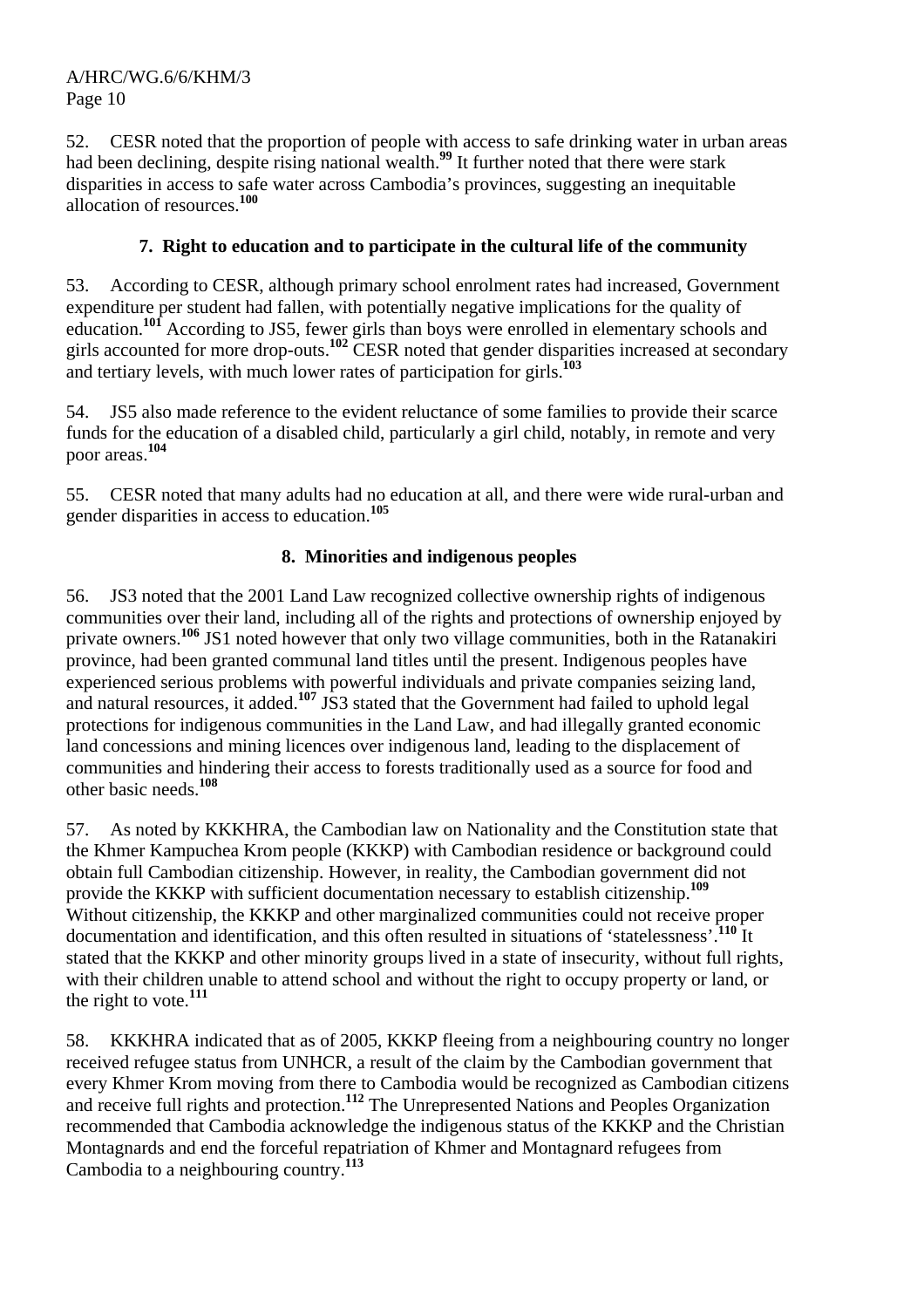#### **9. Migrants, refugees and asylum-seekers**

59. According to HRW, Cambodia continued to violate its obligations under the 1951 Refugee Convention by forcibly returning Montagnards from a neighbouring country before they were able to apply for refugee status with the Office of the United Nations High Commissioner for Refugees (UNHCR). HRW further noted that Cambodians who helped Montagnards exercise their right to seek asylum were subject to arrest.**<sup>114</sup>**

#### **III. ACHIEVEMENTS, BEST PRACTICES, CHALLENGES AND CONSTRAINTS**

60. JS5 noted that Government agencies together with local teachers and national and international organizations working with Cambodians with disabilities had achieved a commendable record for public education initiatives. Anecdotal evidence suggested that there was a discernible change of attitudes towards disability among Cambodians, both the general population and among those in a position to shape policy. However, much remained to be done to inform people, especially in remote rural areas, about the need and value of education, the right to free schooling and the rights of people with disabilities.**<sup>115</sup>**

# **IV. KEY NATIONAL PRIORITIES, INITIATIVES AND COMMITMENTS**

61. JS2 recognized the Government's stated intention to continue negotiating for the creation of an ASEAN Human Rights Body, its promise to create a national human rights commission and to decriminalize defamation.**<sup>116</sup>**

# **V. CAPACITY-BUILDING AND TECHNICAL ASSISTANCE**

62. JS2 noted the need for capacity building and technical assistance to empower the Government to work with NGOs, to engage further with United Nations mechanisms, set up an independent national human rights commission, reform flawed legislation, and provide training to the judiciary, law enforcement personnel and local authorities on the importance of applying freedom of expression and assembly principles.**<sup>117</sup>** JS2 noted that civil society would benefit from further capacity building and technical assistance to make it more effective in promoting and protecting freedom of expression, assembly and other human rights.**<sup>118</sup>**

#### *Notes*

<sup>1</sup> The stakeholders listed below have contributed information for this summary; the full texts of all original submissions are available at: www.ohchr.org. (One asterisk denotes a non-governmental organization in consultative status with the Economic and Social Council.

| Civil society |
|---------------|
|               |

| AI      | Amnesty International (London, UK) *                                                  |
|---------|---------------------------------------------------------------------------------------|
| CESR    | Center for Economic and Social Rights*                                                |
| CHRAC   | Cambodian Human Rights Action Committee (Phnom Penh, Cambodia)                        |
| CDP     | Cambodian Defenders Project (Phnom Penh)                                              |
| ECLJ    | European Centre for Law and Justice, Strasbourg, (France)*                            |
| F-I     | Friends – International (Phnom Penh, Cambodia)                                        |
| FIDH    | Fédération internationale des ligues des droites de l'Homme (Paris, France)*          |
| FL      | Front Line: the International Foundation for the Protection of Human Rights Defenders |
|         | (Dublin, Ireland) $*$                                                                 |
| GIEACPC | Global Initiative to End All Corporal Punishment of Children*                         |
| HRTF    | <b>Housing Rights Task Force</b>                                                      |
| HRW     | Human Rights Watch (New York, USA)*                                                   |
| ICTJ    | International Center for Transitional Justice*                                        |
| ITUC    | International Trade Union Confederation (Brussels, Belgium)                           |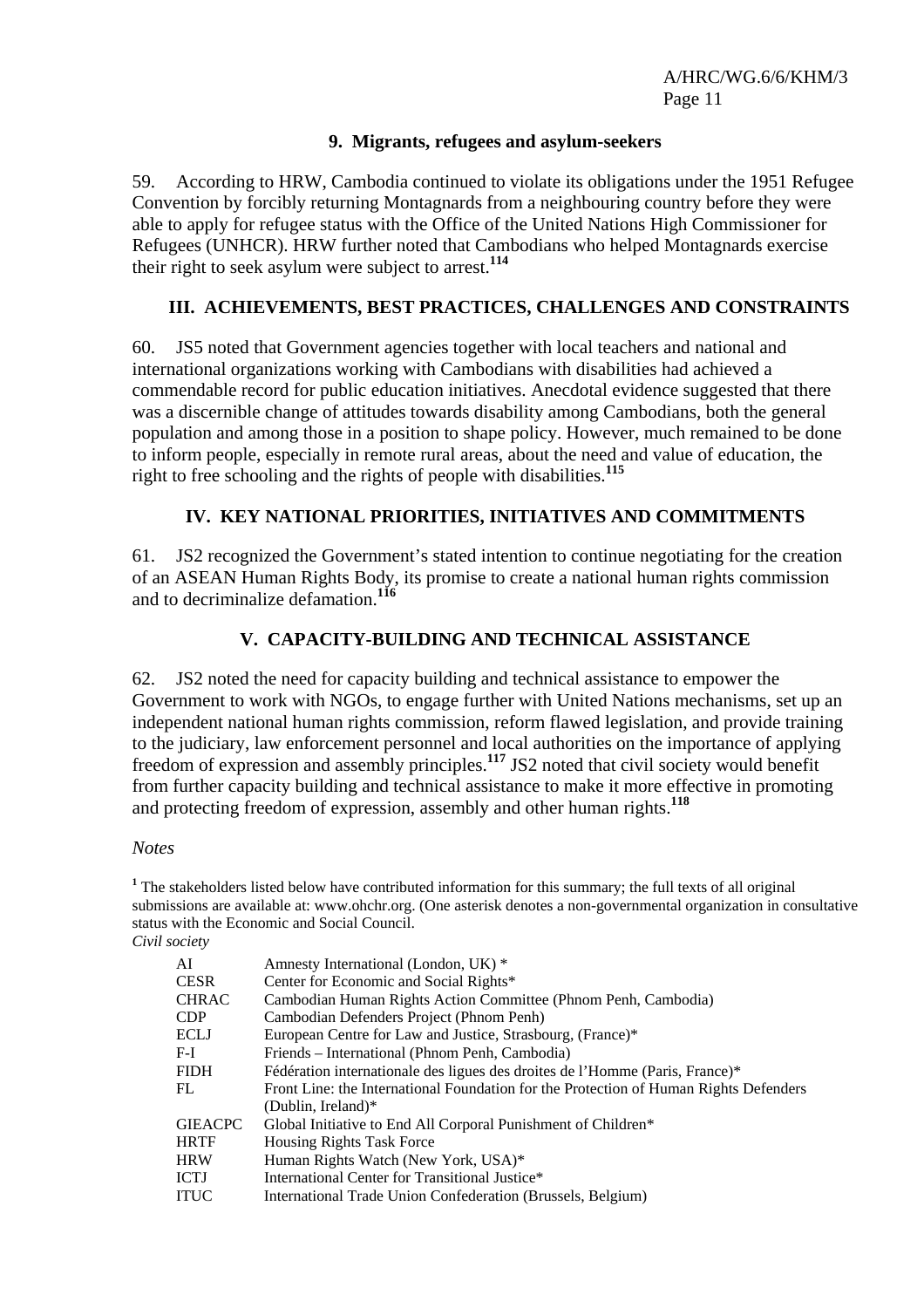- JS 1 Joint Submission by Cambodian Human Rights and Development Association (ADHOC) (Phnom Penh, Cambodia) and Asian Forum for Human Rights and Development (FORUM-ASIA) (Bangkok, Thailand)\*
- JS 2 Joint Submission by Advocacy and Policy Institute (API) (Phnom Penh, Cambodia), Asian Legal Resource Centre (Hongkong, China)\*, Cambodian Human Rights and Development Association (ADHOC) (Phnom Penh, Cambodia), Cambodian Association for Protection for Journalists (CAPJ) (Phnom Penh, Cambodia), Cambodian Center for Human Rights (CCHR) (Phnom Penh, Cambodia), Cambodian Center for the Protection of Children's Rights (CCPCR) (Phnom Penh, Cambodia), Cambodian Independent Teachers Association (CITA) (Phnom Penh, Cambodia), Cambodian Independent Civil Servants Association (CICA) (Phnom Penh, Cambodia), Cambodian League for the Protection and Defence of Human Rights (LICADHO) (Phnom Penh, Cambodia), Center for Social Development (CSD) (Phnom Penh, Cambodia), Coalition of Cambodian Apparel W.D.U. (C-CAWDU) (Phnom Penh, Cambodia), Center for Civil and Political Rights (CCPR-Centre) (Geneva, Switzerland), Committee for Free and Fair Elections in Cambodia (COMFREL) (Phnom Penh, Cambodia), Community Legal Education Center (CLEC) (Phnom Penh, Cambodia), Free Trade Union of Workers of the Kingdom of Cambodia (FTUWKC) (Phnom Penh, Cambodia), Independent Democratic of Informal Economic Association (IDEA) (Phnom Penh, Cambodia), International Federation of Human Rights (FIDH) (Paris, France)\*, Khmer Kampuchea Krom Human Rights Association (KKKHRA) (Phnom Penh, Cambodia), Khmer Youth Association (KYA) (Phnom Penh, Cambodia), Legal Aid of Cambodia (LAC) (Phnom Penh, Cambodia), Neutral & Impartial Committee for Free and Fair Election in Cambodia (NECFEC) (Phnom Penh, Cambodia), People Center for Development and Peace (PDP-Center) (Phnom Penh, Cambodia), Project Against Domestic Violence (PADV) (Phnom Penh, Cambodia), Southeast Asian Press Alliance (SEAPA) (Bangkok, Thailand), and Star Kampuchea (Phnom Penh, Cambodia) JS3 Joint submission by Centre on Housing and Evictions (COHRE)\*, Bridges Across Borders South-East Asia (BABSEA) and Cambodian League for the Promotion and Defence of Human Rights (LICADHO) JS4 Joint submission by Gender and Development for Cambodia (GAD/C), SILAKA, Development and Partnership for Action (DPA), NGO-FORUM on Cambodia, Dan Church Aid (DCA), OXFAM/GB, International Cooperation Peace and Development (PYD) JS5 Joint Submission by Franciscans International (FI) and Marist Foundation for International Solidarity (FMSI) JS6 Joint Submission by People Health Development (PHD) and Sexual Rights Initiative (SRI) KKKHRA Khmer Kampuchea Krom Human Rights Association LICADHO Cambodian League for the Promotion and Defense of Human Rights (Phnom Penh, Cambodia) RSF Reporters Without Borders\* UNPO Unrepresented Nations and Peoples Organization.
- $^{2}$  JS2, p. 9.
- $3$  AI, p. 3.
- 4 AI, p. 3. See also JS2, paras. 7 and 11, JS3, p. 3.
- 5 JS2, para. 14.
- $<sup>6</sup>$  JS1, para. 23.</sup>
- $^7$  AI, p. 4. See also JS2, para. 18.
- 8 CHRAC, para. 4.
- $9^9$  AI, p. 4. See also JS2, Para. 18 and FL, p. 4.
- 10 FL, p. 3. See also HRW, pp. 1-2.
- $^{11}$  AI, p. 4.
- $12$  F-I, paras. 3-6
- 13 JS5, para. 4.
- $14$  JS2, para. 16.
- 15 JS2, para. 39. See also FIDH, p. 5.

 $16$  AI, p. 4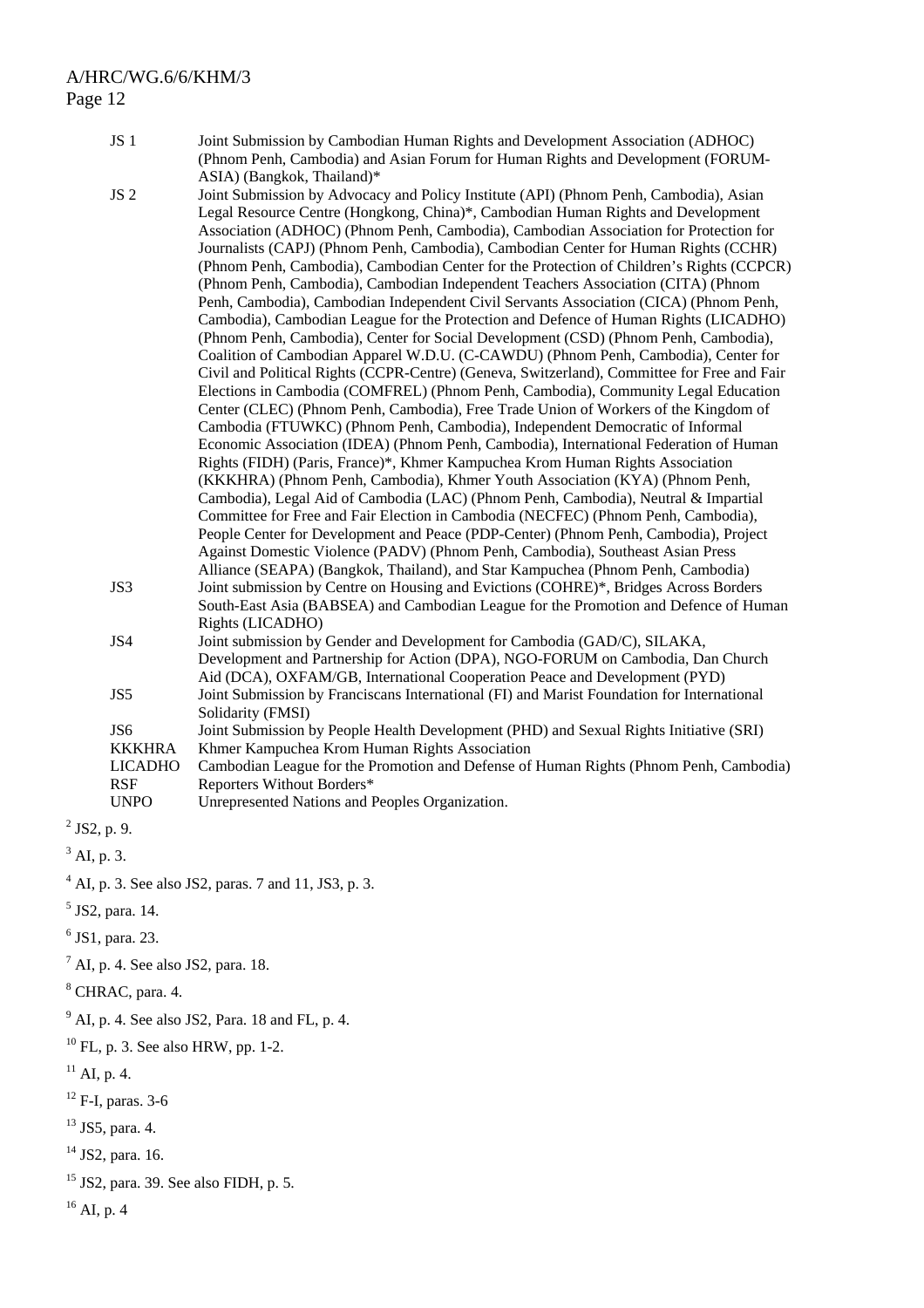```
17 JS4, p. 1.
18 JS5, para. 6.
19 JS2, para. 13. 
20 JS2. para. 39. 
^{21} AI, p. 3.
22 JS2. para. 39. 
^{23} JS4, p. 1.
^{24} JS4, p.1.
<sup>25</sup> LICADHO, paras. 3 and 16-20. See also HRW.
26 CDP, para. 18. 
27 JS1, para. 17. See also FL, pp. 1-2.
28 JS1, para. 19.
29 AI, p. 6. See also FL, p. 2.
30 F-I, para. 10.
31 HRW, p. 2. See also LICADHO, paras. 9-11.
32 JS1, para. 20. 
33 JS1, para. 21. 
34 GIEACPC, p. 2.
35 GIEACPC, p. 1.
36 F-I, para. 14. 
37 F-I, para. 16. 
38 HRW, p. 2. See also LICADHO, paras. 9-11. 
39 LICADHO, paras. 12-15. 
40 F-I, para. 7. 
41 CHRAC, para. 3.
42 CHRAC, para. 7.
^{43} AI, p. 7.
44 JS2, para. 17; CHRAC, para. 20; FIDH, p. 4. See also CDP, paras. 1-2. See also HRW, p. 2, ICTJ, paras. 2 and 
5-11. 
45 CHRAC, para. 20.
46 FIDH, p. 4. See also HRW, p. 2, ICTJ, paras. 2 and 5-11. 
47 ICTJ, para 16.
48 AI, p. 4.
49 FIDH, p. 1. See also HRW, p. 2.
50 LICADHO, para. 22. 
51 JS3, pp. 6-7.
52 CHRAC, para. 10. 
53 FIDH, pp. 2-3. See also JS1 and AI. 
54 FIDH, pp. 2-3. 
55 AI, p. 5.
```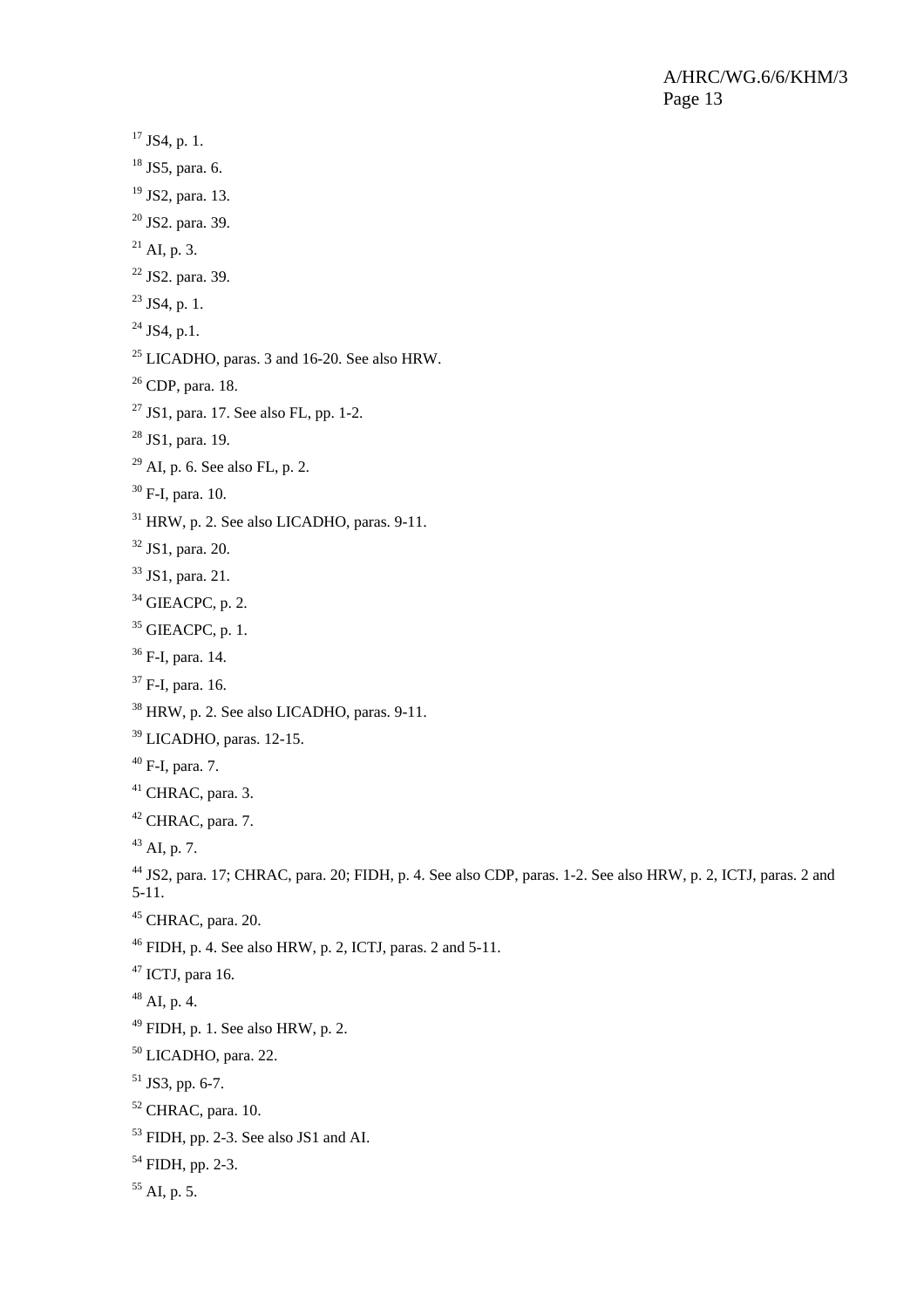56 JS1, para. 22. See also LICADHO para. 22. 57 AI, p. 7. See also CHRAC, para. 16. 58 CDP, para. 5. 59 CDP, para. 8.  $60$  CDP, para. 11. 61 CDP, para. 22.  $62$  ECLJ, p. 3. 63 JS2, para. 23. 64 JS2, para. 30. 65 JS2, para. 24. AI, p. 6. See also JS2, para. 27.  $66$  JS2, p. 7.  $67$  HRW, p. 1. See also RWB pp 1-2.  $68$  JS1, paras. 15-16. See also AI, p. 6 and JS2, paras. 34 and 36.  $69$  KKKHRA, p. 3.  $70$  JS2, paras. 28 and 30 71 AI, p. 8. See also LICADHO, paras. 4-8. 72 JS2, para. 32. 73 RWB, pp. 1-2. 74 JS2, para. 38.  $75$  JS4, p. 3. 76 JS5, para. 21.  $77$  JS4, p. 2. 78 JS4, pp. 3-4.  $79$  JS4, p. 2.  $80$  FL, p. 3.  ${}^{81}$  FL, p. 3.  $82$  ITUC, p. 2. 83 CESR, paras. 17-18. 84 CESR, para. 14. <sup>85</sup> CESR, para. 15. 86 CESR, paras. 4 -5. 87 JS4, p. 4. 88 JS6, para. 2. 89 CESR, para. 9. 90 CESR, para. 11. See also JS3, p. 4.  $91$  JS3, p. 5. See also FIDH, p. 1, HRW, p. 3. 92 JS1, para. 3-5. 93 JS1, para. 10.  $94$  JS1, paras. 11-12. See also CHRAC, para. 14.  $95$  JS3, p. 4.